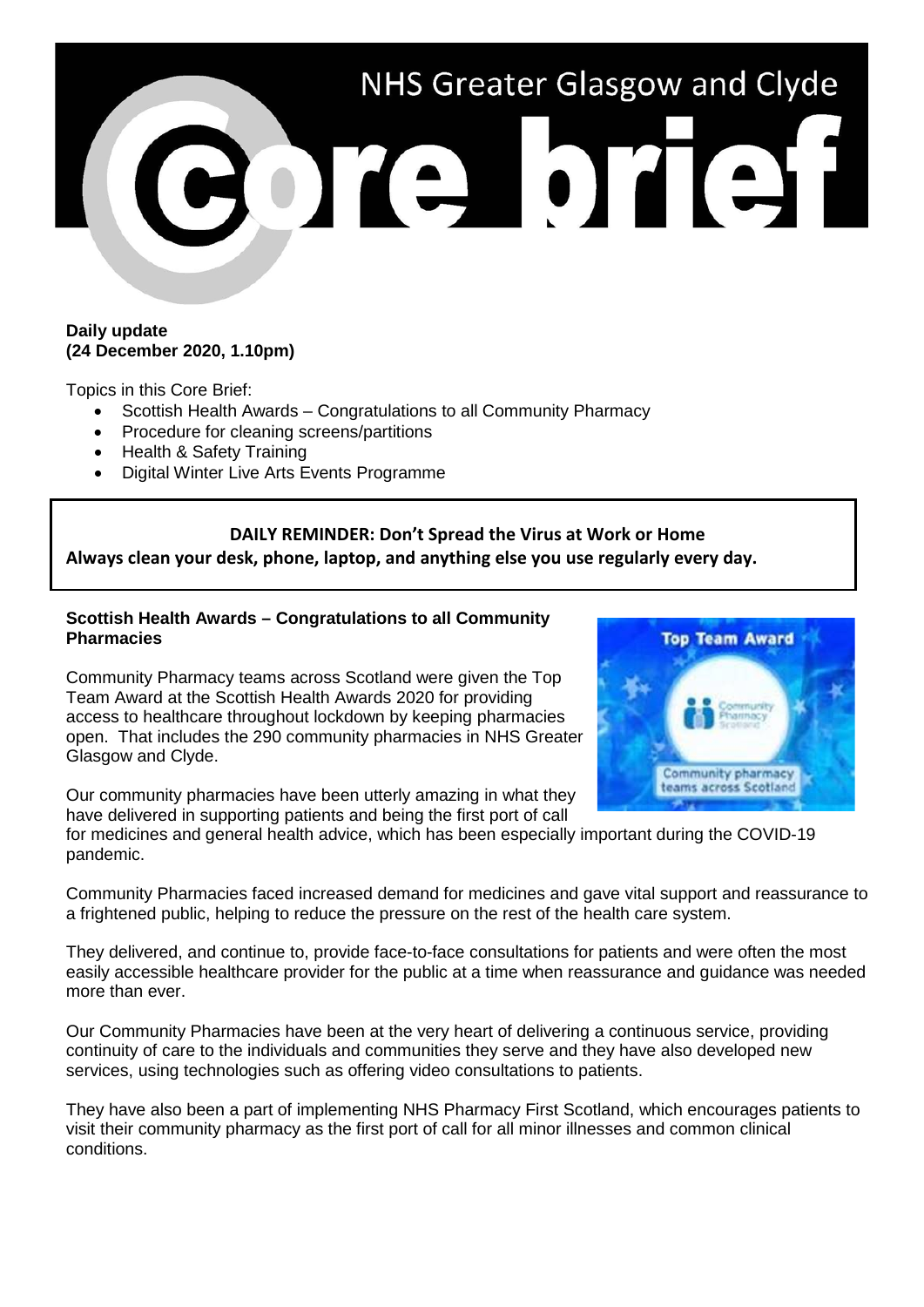Alan Harrison, Lead Pharmacist Community Care, said: "It is fantastic that our pharmacies and all those across Scotland have been recognised for the hard work and dedication they provide not just during the COVID pandemic but all year round.

"Our pharmacies stepped up to provide an excellence service, to an increased number of people and symptoms, and provided reassurance and support at a time when people found themselves in a different world."

## **Procedure for cleaning screens/partitions**

Screens and partitions require to be cleaned as part of the routine daily clean and also if they become contaminated should someone accidentally cough or spit on the screen while talking.

## **Routine cleaning:**

PPE: All staff will be wearing a FRSM while in the clinical area. Disposable apron and single pair of disposable gloves.

## Cleaning product / materials:

Detergent wipes/Disinfectant wipes.

## Method:

Don apron and gloves and use detergent wipes to wipe over screen surface. Dry surface with disposable cloth or allow to air dry. Discard cleaning materials into domestic waste bin. Discard apron and gloves into clinical waste bin and perform hand hygiene.

(This method can be used as part of a departmental clean)

## **Clean following exposure to body fluids:**

### PPE

Disposable apron, gloves, FRSM and risk assessment for eye goggles/visor.

### Cleaning products /materials

Chlorine based detergent (1,000 ppm solution reconstituted as per manufacturer's instructions) and disposable cloth or Clinell Universal wipes.

## Method:

Don PPE and use cleaning product as above to wipe over screen/partition surface. If a chlorine product is used, rinse the surface with a disposable cloth dampened in clean water. Dry the surface with disposable cloth or allow to air dry. Discard cleaning materials into the clinical waste bin along with PPE and perform hand hygiene.

## **Health & Safety Training**

Congratulations to all areas that have achieved 100% compliance in falls, sharps and / or Moving and Handling. Overall compliance is now at more than 85% in all three topic areas, well done to all for the significant progress made. Clearly, all areas are required to meet the 100% compliance target and it is important that when this is achieved it is maintained.

## **Digital Winter Live Arts Events Programme**

The Your Hospital Live Arts Performance Programme enjoyed by many patients, visitors and staff at the Queen Elizabeth University Hospital has gone digital.

We are really pleased to be able to offer the Live Arts Winter Programme in a digital format to all NHSGGC staff, patients, friends and families over the festive.